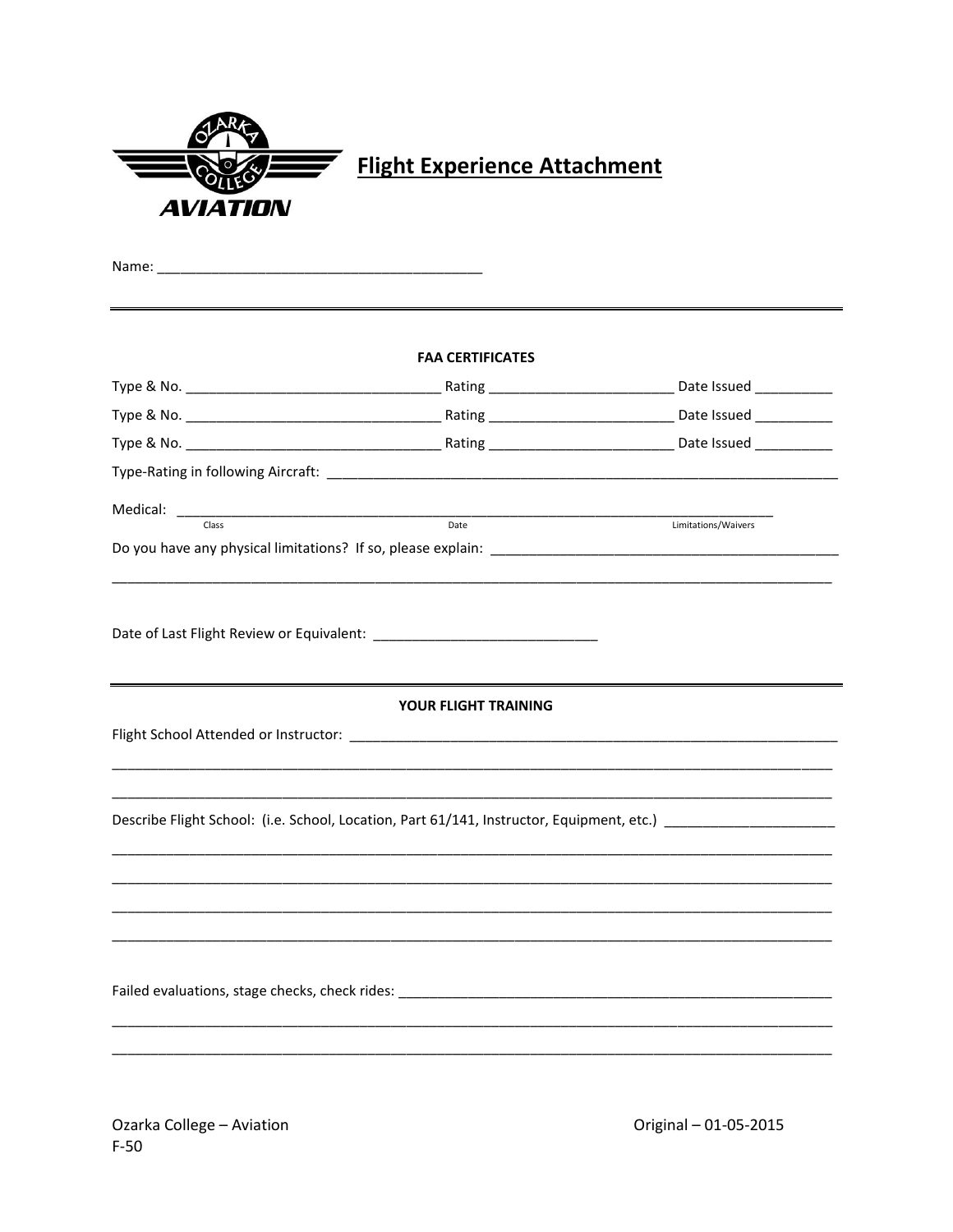## **FLIGHT EXPERIENCE**

|                                 | Flight | Pilot-in-Command |                |
|---------------------------------|--------|------------------|----------------|
|                                 | Total  | Total            | Last 12 Months |
| Cessna 172                      |        |                  |                |
| Single Engine                   |        |                  |                |
| Multi-Engine                    |        |                  |                |
| Flight Instructor: Airplane     |        |                  |                |
| Flight Instructor: Instrument   |        |                  |                |
| Flight Instructor: Multi-Engine |        |                  |                |

## **FLIGHT INSTRUCTOR EXPERIENCE**

Number of Students Recommended for Flight Tests (Indicate Type or Rating)

| First-time pass-rate for all knowledge tests: __________________________________ |  |
|----------------------------------------------------------------------------------|--|
| First-time pass-rate for all practical exams:                                    |  |
|                                                                                  |  |
| 14 CFR PART 141 PILOT SCHOOL EXPERIENCE:                                         |  |
| Total months of service: Full time: Part time:                                   |  |
| Months of service as Check Pilot: Full time: Part time:                          |  |
| Supervisory position held: No ______ Yes ____                                    |  |
|                                                                                  |  |
|                                                                                  |  |